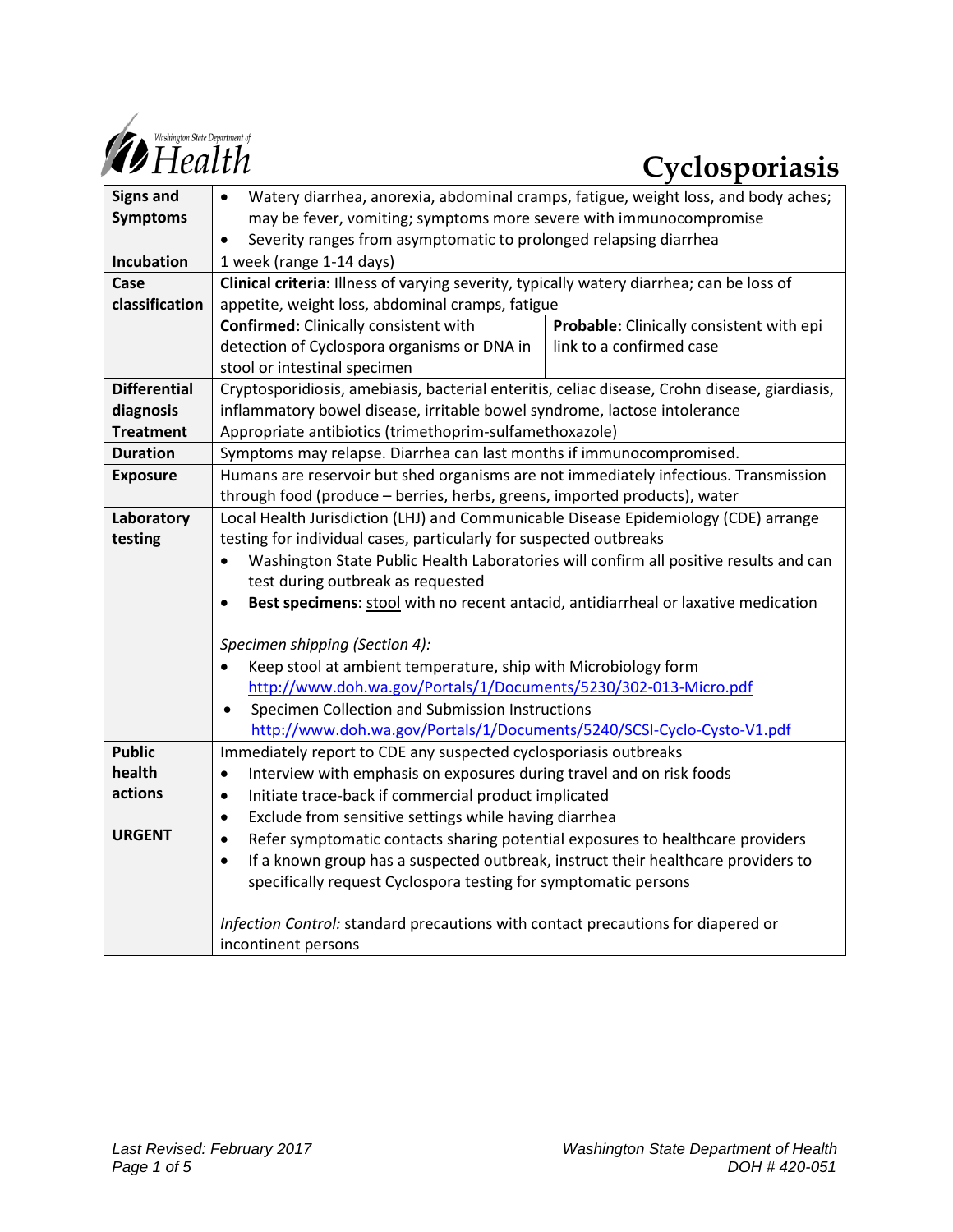# **Cyclosporiasis**

## **1. DISEASE REPORTING**

#### **A. Purpose of Reporting and Surveillance**

- 1. To identify sources of transmission (e.g., a commercial product) and to prevent further transmission from such sources.
- 2. To better characterize the epidemiology of this organism.

#### **B. Legal Reporting Requirements**

- 1. Health care providers: notifiable to local health jurisdiction within 3 business days.
- 2. Health care facilities: notifiable to local health jurisdiction within 3 business days.
- 3. Laboratories: *Cyclospora cayetanensis* notifiable to local health jurisdiction within 2 business days, specimen submission within 2 business days required.
- 4. Local health jurisdictions: notifiable to the Washington State Department of Health Communicable Disease Epidemiology (CDE) within 7 days of case investigation completion or summary information required within 21 days.

#### **C. Local Health Jurisdiction Investigation Responsibilities**

- 1. If a source of infection is identified, prevent further spread from the source.
- 2. Investigate and report all cases to CDE. Complete the cyclosporiasis case report form [\(http://www.doh.wa.gov/Portals/1/Documents/5100/210-023-ReportForm-Cyclo.pdf\)](http://www.doh.wa.gov/Portals/1/Documents/5100/210-023-ReportForm-Cyclo.pdf) and enter the data into the Washington Disease Reporting System (WDRS).

# **2. THE DISEASE AND ITS EPIDEMIOLOGY**

#### **A. Etiologic Agent**

Cyclosporiasis is caused by a unicellular parasite (*Cyclospora cayetanensis*) which infects the small bowel.

#### **B. Description of Illness**

The clinical syndrome consists of watery diarrhea (~6 stools/day), nausea, anorexia, abdominal cramping, marked fatigue and weight loss; fever occurs in 25–50% of persons. Diarrhea in immunocompetent persons can be prolonged but is usually self-limited; mean duration of organism shedding was 23 days in a study of infected Peruvian children. For immunocompromised persons, diarrhea can last for months. Asymptomatic infections can occur.

#### **C. Cyclosporiasis in Washington State**

Requirements for the reporting of cyclosporiasis were instituted in December of 2000. Since then, Department of Health has received 0–11 case reports per year. Washington cases have mainly been exposed during foreign travel.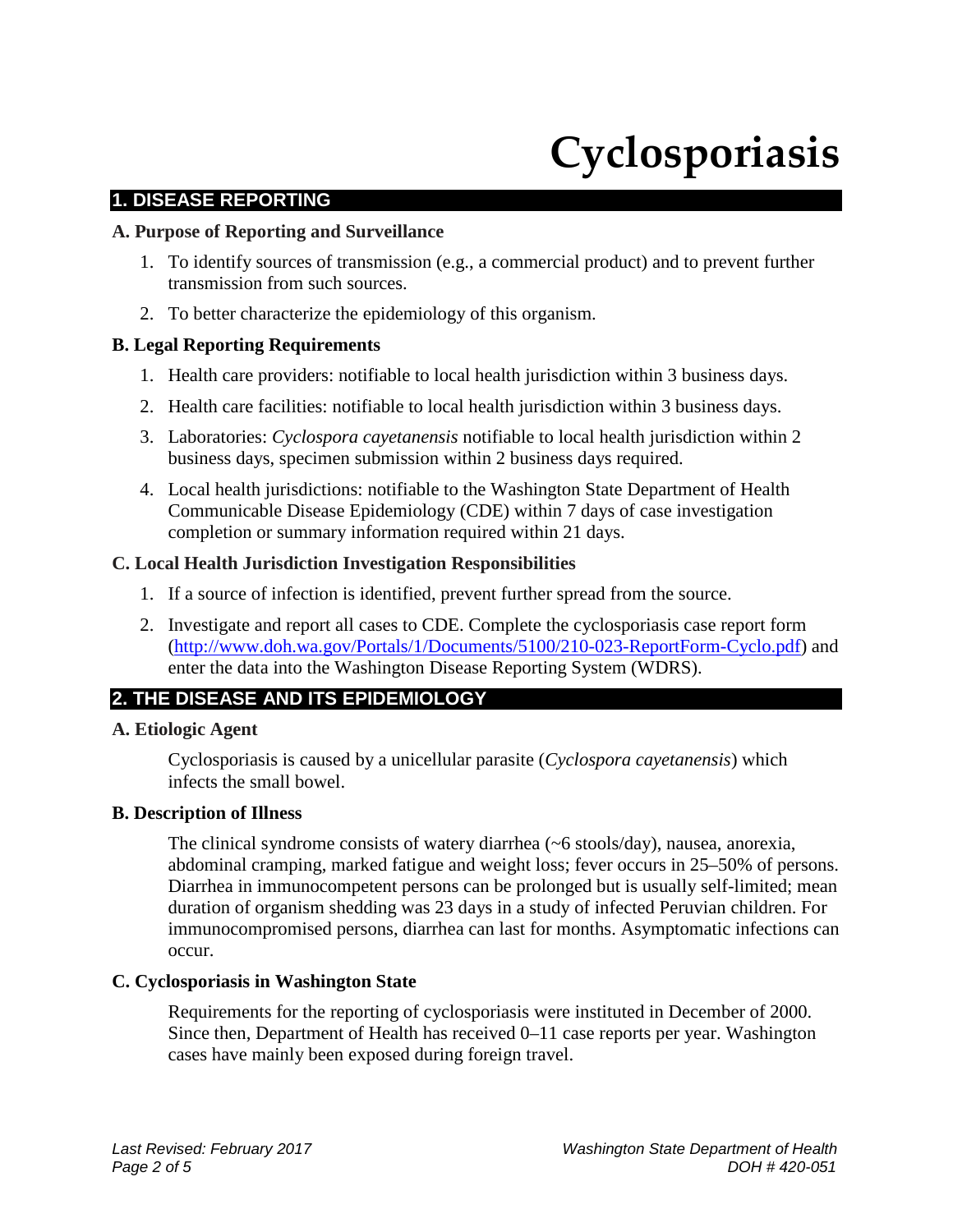## **D. Reservoir**

The primary reservoir appears to be infected humans. It is not known whether animals can be infected and serve as a source of infection for humans.

#### **E. Modes of Transmission**

*Cyclospora* oocysts excreted in the feces are not immediately infectious, but can become infectious under sufficient environmental conditions. Transmission appears to occur primarily after ingestion of contaminated food or water. In the late 1990s there was an international outbreak involving thousands of persons traced to raspberries from Guatemala. A large outbreak in the United States in 2013 was linked to a salad mix imported from Mexico and used in restaurants. Other vehicles have included basil, lettuce and snow peas. Reported outbreaks have a seasonal pattern, with warmer months predominating.

### **F. Incubation Period**

The incubation period ranges from 1–14 days with an average of 1 week.

# **G. Period of Communicability**

*Cyclospora* oocysts are not infectious at the time of excretion in the feces; therefore, direct person-to-person fecal-oral transmission does not occur. However, indirect transmission can occur if excreted oocysts contaminate the environment and sufficient conditions allow them to become infectious (i.e., sporulate). The organism is resistant to routine chlorination levels of drinking water.

#### **H. Treatment**

Trimethoprim-sulfamethoxazole is most commonly used to treat cyclosporiasis. In patients who are not treated, illness can be protracted, with remitting and relapsing symptoms.

# **3. CASE DEFINITIONS**

#### A. **Clinical Criteria for Diagnosis**

An illness of variable severity caused by the protozoan parasite *Cyclospora cayetanensis.* The most common symptom is watery diarrhea. Other symptoms include loss of appetite, weight loss, abdominal cramping/bloating, nausea, body aches and fatigue. Vomiting and low grade fever may be noted.

# **B. Laboratory Criteria for Diagnosis**

Laboratory-confirmed cyclosporiasis shall be defined as the detection of *Cyclospora* organisms or DNA in stool, intestinal fluid/aspirate, or intestinal biopsy specimens.

# **C. Case Definition (2010)**

*Confirmed*: a case that meets the clinical description and at least one of the criteria for laboratory confirmation described above.

*Probable*: a case that meets the clinical description and that is epidemiologically linked to a confirmed case.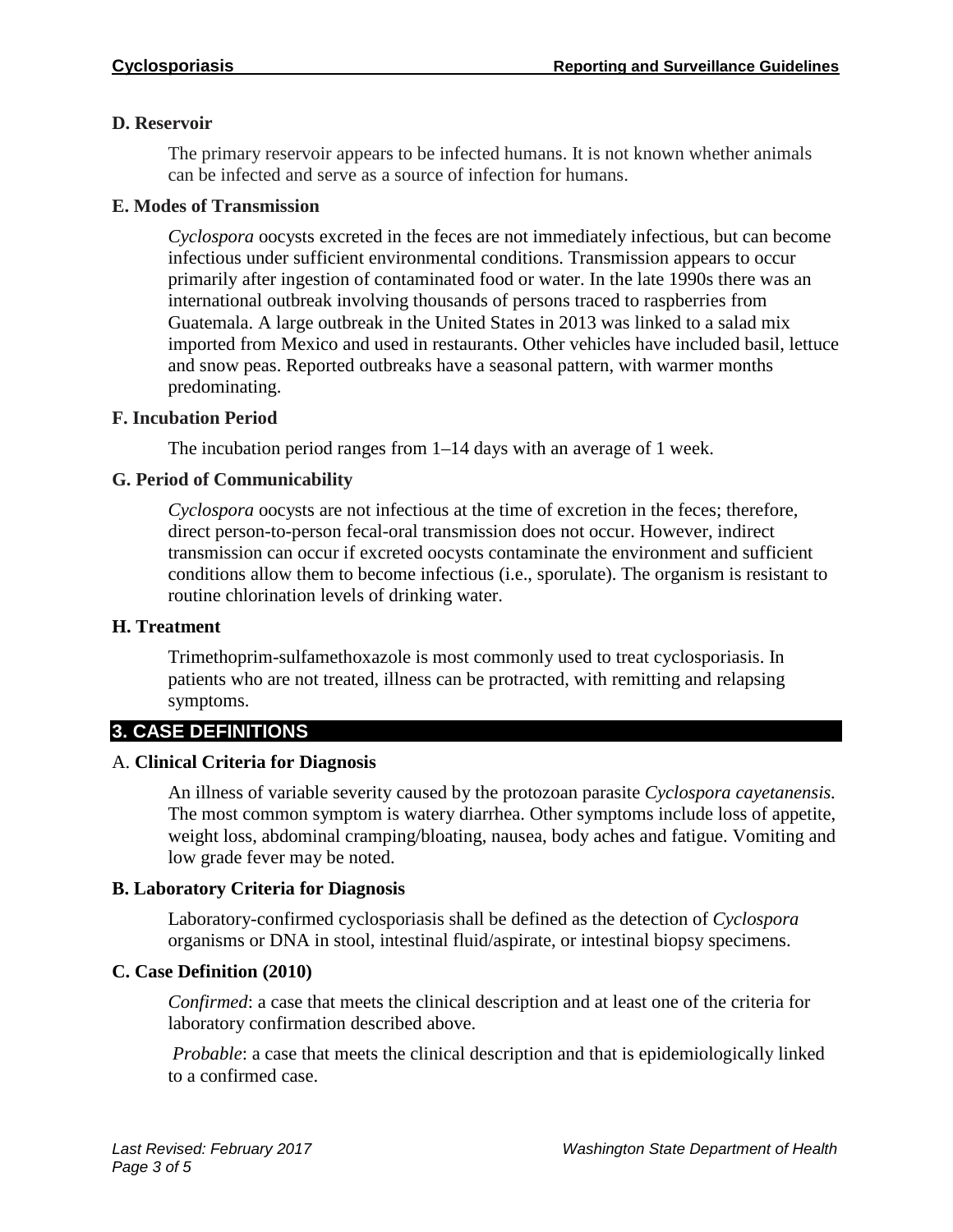# **4. DIAGNOSIS AND LABORATORY SERVICES**

# **A. Diagnosis**

Diagnosis is made by identification of the 8–10 µm size oocysts, about twice the size of *Cryptosporidium parvum,* in wet mount under phase contrast microscopy. If *Cyclospora* is suspected, a modified acid-fast stain can be used to increase the likelihood of detection. Other techniques that increase the sensitivity of detection of *Cyclospora* oocysts are ultraviolet fluorescence microscopy and a modified safranin stain; however these methods may not be available in most laboratories. Health care providers considering the diagnosis of *Cyclospora* infection should alert the laboratory so that specific staining procedures can be performed. Molecular diagnostic tests such as PCR can detect the organism's DNA in stool, intestinal fluid/aspirate, or intestinal biopsy specimens.

# **B. Tests Available at DOH Public Health Laboratories (PHL)**

PHL can identify *Cyclospora* oocysts in stool. If *Cyclospora* is suspected, PHL should be informed so that appropriate staining with a modified acid-fast stain can be used. Consult with Communicable Disease Epidemiology prior to submitting specimens.

Note that PHL require all clinical specimens have two patient identifiers, a name **and** a second identifier (e.g., date of birth) both on the specimen label and on the submission form. Due to laboratory accreditation standards, specimens will be rejected for testing if not properly identified. Also include specimen source and collection date. For details see: <http://www.doh.wa.gov/Portals/1/Documents/5240/SCSI-Cyclo-Cysto-V1.pdf>

# **C. Specimen Collection**

To maximize the likelihood of detecting *Cyclospora*, three stool specimens should be collected over a 10-day period. Specimens must be collected on separate days using the Para-Pak ULTRA ECOFIX™ collection kit. Fill collection kit with stool specimen until the fluid level reaches the red line marked on the outside of the tube. Ensure the stool and fluid is well mixed and lid is secured. Specimen can be stored and shipped at room temperature. Please indicate requests for *Cyclospora* testing. Specimens need to be shipped with a completed PHL microbiology form:

[http://www.doh.wa.gov/Portals/1/Documents/5230/302-013-Micro.pdf.](http://www.doh.wa.gov/Portals/1/Documents/5230/302-013-Micro.pdf)

# **5. ROUTINE CASE INVESTIGATION**

# **A. Manage the Case**

- 1. Hospitalized patients should be cared for using standard precautions. As a general rule, contact precautions should be used for diapered or incontinent persons.
- 2. Cases should be educated about proper hand hygiene particularly after using the toilet and before preparing food.
- 3. Work and child care restrictions: As a general rule, persons should not work as food handlers or attend child care while they have diarrhea.

# **B. Identify Potential Sources of Infection**

Ask the patient about potential exposures in the 1–14 days prior to onset, including:

1. Travel outside the United States,